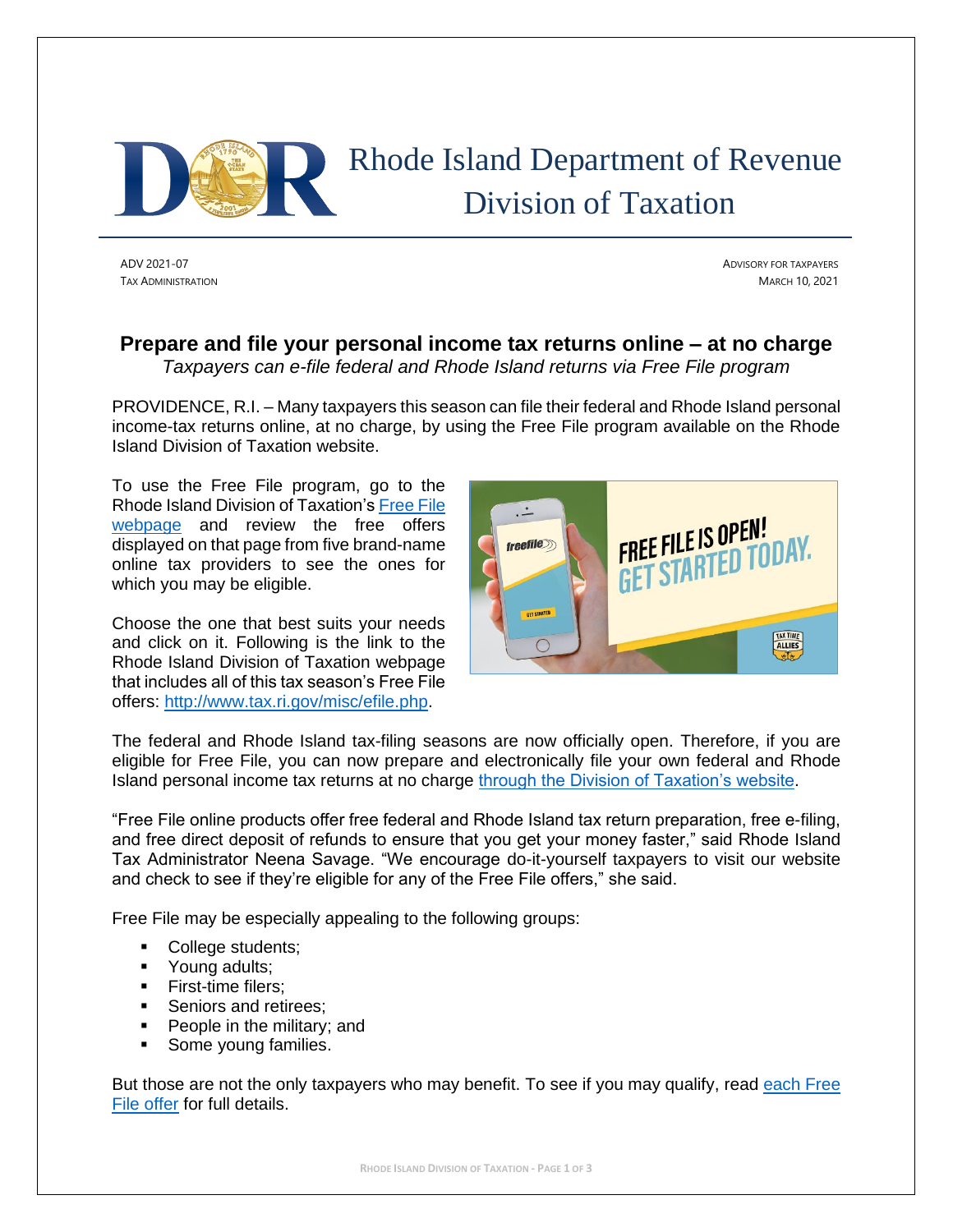The Rhode Island Division of Taxation's Free File webpage (see screenshot below) lists the Free File offers in alphabetical order and provides a brief description of each and a direct weblink to each.

Remember: Each of the offers on the Division of Taxation's Free File webpage is for free online tax-preparation and filing of your federal and Rhode Island personal income tax returns. The Division encourages do-it-yourself taxpayers to read the information on each offer carefully before beginning the filing process.



### **OTHER FREE FILE POINTS**

The Division also urges do-it-yourself taxpayers to keep the following points in mind:

- You must be eligible for Free File and you must file both your federal and state returns via the same Free File program in order to avoid charges/fees.
- If you have already filed your federal return using another electronic filing service, you will not be able to file your state return electronically.
- **•** There may be a charge to file your taxes electronically if you do not meet the qualifications under the Free File program.
- Before you begin the online tax-preparation and e-filing process, gather up all the records that you would normally need to file a complete and accurate return, including Form W-2 wage statements, Form 1099 statements, Social Security numbers, and bank account information.
- E-filing is the only method available for having your Rhode Island personal income tax refund deposited directly into your bank or credit union account. Direct deposit is not available for paper returns.
- The Free File offers will be available through October 2021 for returns that cover the 2020 tax year.